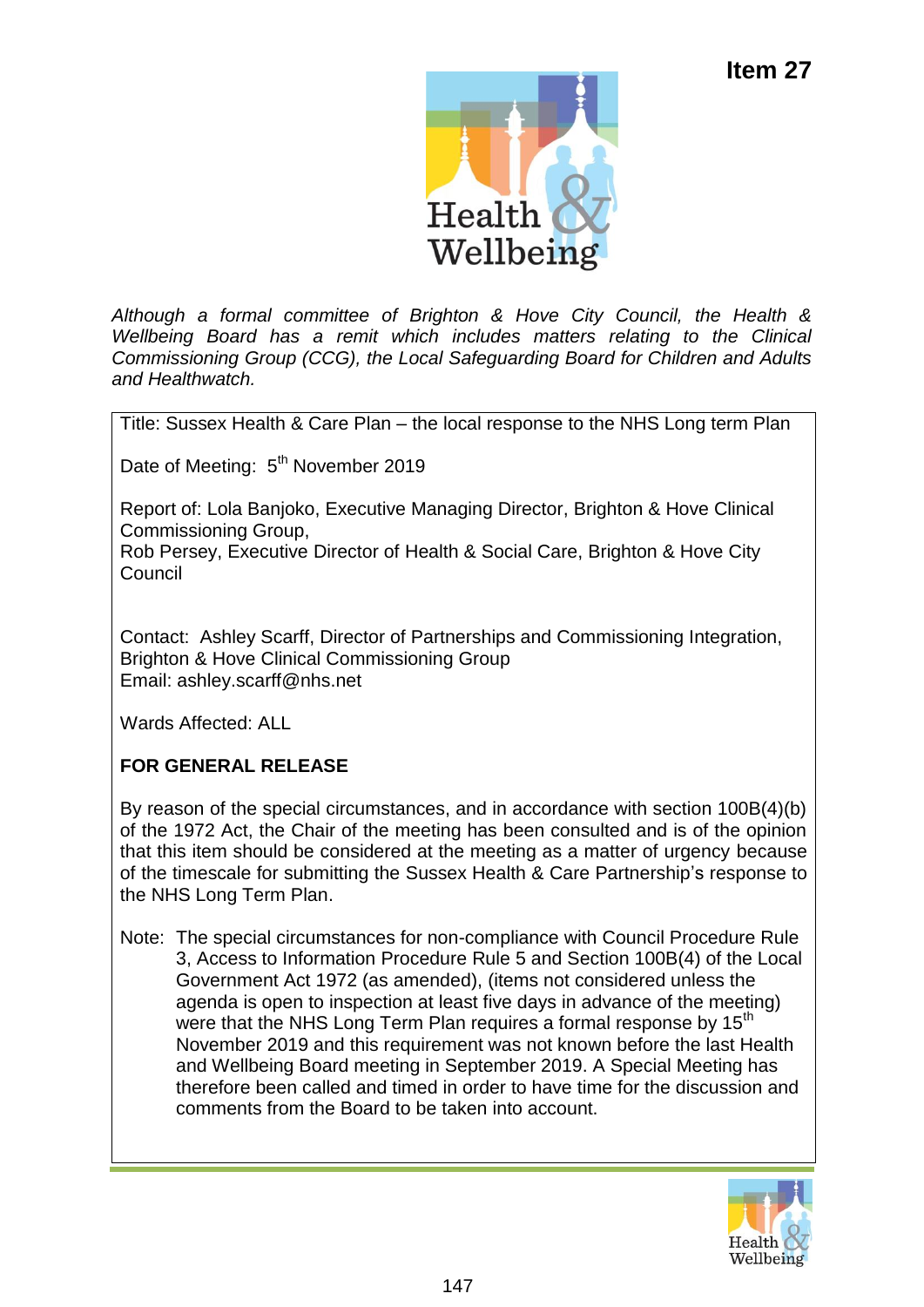## **Executive Summary**

The NHS Long Term Plan (LTP) has been published. Each area of the NHS has to produce a response to this plan explaining what they need to do and what they wish to achieve in response to the needs of their local community while achieving the key objectives as described in the NHS Long Term Plan.

The Sussex Health & Care Partnership (made up of the CCGs and health bodies that cover East and West Sussex and Brighton & Hove) has formed a Partnership: the Sussex Health & Care Partnership (SHCP). Local Authorities will be collaborating with the Partnership. The SHCP have to produce a 5 year strategic plan for NHS England outlying what they wish to achieve. This report and presentation outline the further developed Plan which will be submitted to NHS England on 15<sup>th</sup> November. The full Plan and the three area Placed Based Plans can be found in Appendix 1.

The Sussex Health and Care Plan will help to **improve lives, extend lives and save lives.**

The plan represents our response to the **local health and care needs** of our populations and the national ambitions and expectations set out of the **NHS Long Term Plan**.

The Brighton & Hove elements within this **build on existing plans in Brighton & Hove**:

- Builds on the **Joint Health and Wellbeing Strategy** as set out by the Health and Wellbeing Board
- Responds to local needs as identified in the **Joint Strategic Needs Assessment** carried out by the Health and Wellbeing Board
- Shows how **locally Brighton & Hove will deliver the local aspects** of the NHS Long Term Plan
- The plan responds to the needs of the local population as picked up in **extensive public engagement** involving **over 4,000 conversations with local Brighton & Hove residents** over the last two years
- Developed with the involvement of **partners, clinicians, health and care professionals, staff,** and previous consultation with **the public**

The plan includes commitments to change how our health and care organisations work together, transform patient pathways, address our financial deficit, address our workforce gap and deliver the significant number of initiatives included within the Long Term Plan.

The key **ambitions** of the plan are:

- To create a health and care system that better **meets the health and wellbeing needs** of our populations.
- To create new ways of working focusing on **helping people stay healthy** for longer and give them **greater support to manage their own health** when they do become ill.
- To support all aspects of people's lives that contribute to their health and

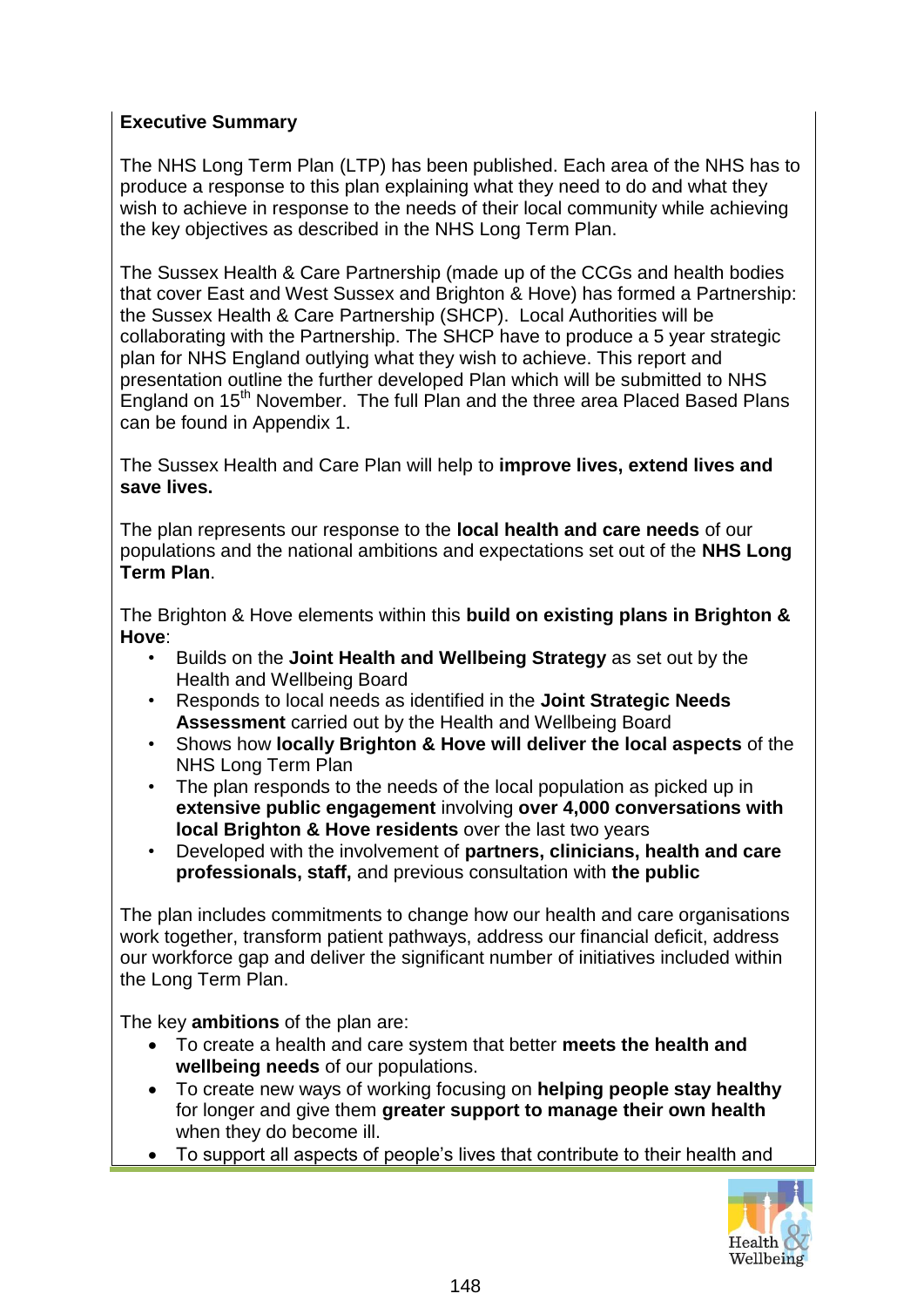wellbeing.

- To develop teams from across organisations that work together to give greater joined-up care that is right for the individual.
- To create a system that better involves and supports the 1.6m people who live across Sussex and the 30,000 staff who work within our health and care organisations.

The plan is a **continuation of the work** that has already taken place over the last few years to improve and join-up health and care services. It has been built on the local transformation plans that were already in place and uses the clinical evidence from the Population Health Check developed by local doctors, clinicians and professionals.

The plan represents the collective response across our health and care partners to the **challenges** we all face around the rising demand on services, finances and workforce shortages.

To meet the ambitions of the plan, we **need to strengthen existing relationships** between primary, acute, community and mental health services, and reinforce relationships with Local Authorities, including district and borough councils, and the voluntary and community sector.

The plan has been developed with the involvement and input of partners, clinicians, specialists, health and care professionals, staff, and previous consultation with our public. It is a **collective effort** across our partners and is currently being formally agreed through all statutory organisations, before it is finally submitted on 15 November.

The core purpose of the plan is to bring **real benefits** to the lives of our populations:

- Improved, equitable access to high quality, safe and joined-up care.
- Greater access to health and care professionals with the most appropriate skills for people's specific needs.
- Health and care tailored in a more personalised way at home, or as close to home as possible.
- People will be better supported to improve their own health and wellbeing.
- Better availability of non-clinical solutions that will keep people healthier for longer.
- Easier interactions with health and care services through technology.
- Greater joined-up support for people with multiple health conditions.
- Better support to people in care homes to ensure safe and high quality care.

## **Glossary of Terms**

BAME – Black and Minority Ethnic

BHCC – Brighton & Hove City Council

CCG – Clinical Commissioning Group

NHS – National Health service

NHS E – National Health Service England

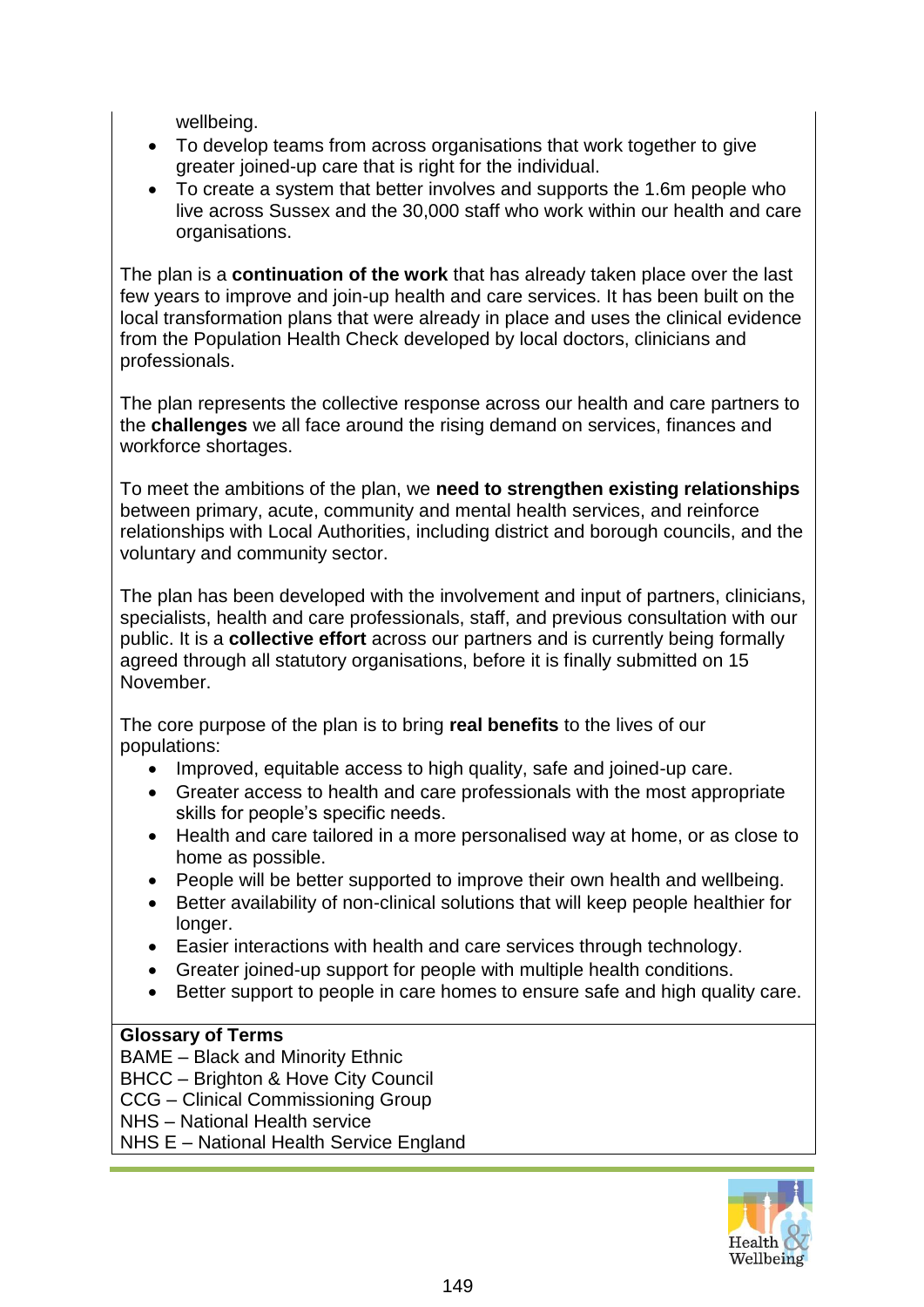NHS I – National Health Service Improvement NHS LTP – National Health Service Long Term Plan SHCP = Sussex Health & Care Partnership

# **1. Decisions, recommendations and any options**

- 1.1 That the Board agrees to the following:-
- 1.1.1 To note the further developed SHCP 5 year strategic plan as set out at Appendix 1;
- 1.1.2 That a progress update report will be provided to the January Health & Wellbeing Board. This report will update the Board on the:
- Submission and outcome
- The development of the operational delivery plan
- Financial implications for Sussex and the Brighton & Hove Place Based Plan
- Any targets that have been set and monitoring arrangements.

# **2. Relevant information**

- 2.1 The NHS Long Term Plan has been published. A copy can be downloaded here<https://www.longtermplan.nhs.uk/publication/nhs-long-term-plan/>
- 2.2 Areas have to submit a local response to the NHS LTP, a strategic plan outlining how they are going to meet the aspiration of the NHS Long Term Plan and to meet the health needs of the population at both a Sussex level as well as a Place / local authority area level.
- 2.3 The supporting presentation will take the Board through the work achieved to date and outline the process after submission of the Plan on 15<sup>th</sup> November 2019.

Progress since the draft Plan was presented to the Board September 2019

- 2.4 Further work has been done to the Plan. There are key features which reflect local areas needs including:
	- An overarching introduction of the Sussex wide provision and aspirations
	- Local Place Based Plans for each area within Sussex to reflect each areas specific needs.

Place Based Plans are drawn from local engagement and consultation;

2.5 Each of the Place Based Plans underpinning the overarching Sussex wide plan reflect the individual CCGs within their area. The Sussex Health and Care Partnership covers three distinct areas that are each coterminous with

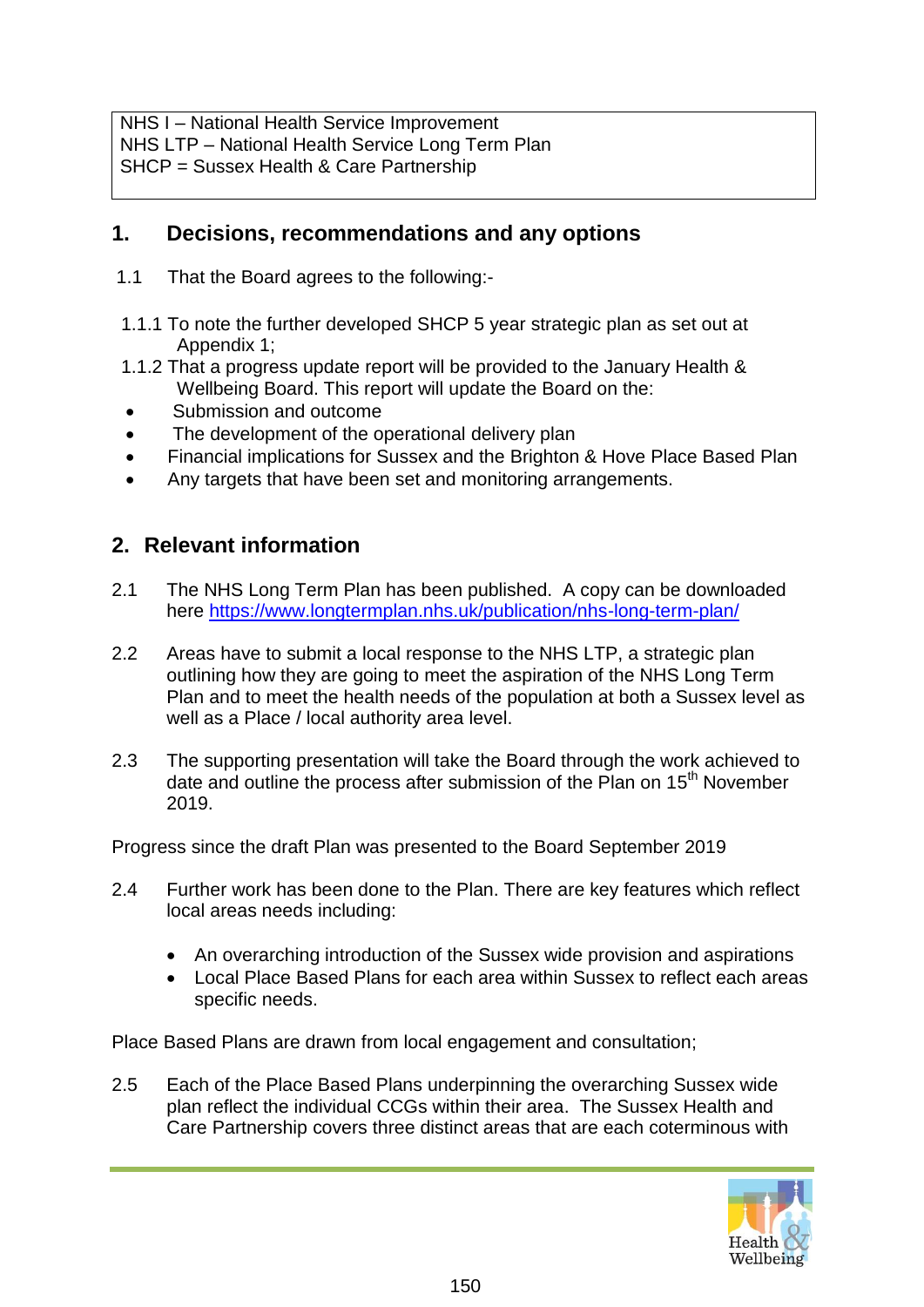the Local Authority areas concerned. This will make planning joint local support for our populations significantly easier.

- 2.6 Brighton & Hove city council have been very active in developing the Place based response. The response to the LTP sits alongside our local Joint Health and Wellbeing Strategy, reflecting the prevention agenda necessary to support the health of our population over a life course, and address our local population health and care needs as identified in the Joint Strategic Needs Assessments. Summary assessments of our population and the wider determinants of health for the people of Brighton & Hove that underpin the local plan are set out in section 2 and are drawn directly from the joint Health & Wellbeing Strategy.
- 2.7 Our Place Based Plan draws on extensive consultation over the last 3 years using the Big Health & Care Conversation as well as utilising other engagement e.g. the development of the Health & Wellbeing Strategy and the refresh of the Transformation Plan for children and young people's mental health.
- 2.8 Consultation and engagement does not finish now as this is a continuous process. In Brighton & Hove we will continue to build on the public and patient engagement to develop and inform commissioning and delivery of the plan in particular hard to reach groups. The CCG and BHCC have also commissioned 10 Voluntary and Community Sector (VCS) organisations under the Third Sector Investment Programme, to engage with local people in specific groups such as BAME, carers, young men and people with disabilities on health and social care.
- 2.9 Each of the Place Based Plans has been tailored to meet the needs of the local population. The Brighton & Hove Place Based Plan relates directly to the joint Health & Wellbeing Strategy and for consistency uses the '4 Wells': Starting Well, Living Well, Ageing Well, Dying Well to frame the implementation of the plan. Using the same framework will support the alignment of our local health and wellbeing plans with the local implementation for the NHS Long Term Plan. This alignment will ensure that our planning, implementation and reporting are all more joined up.

Following 15<sup>th</sup> November submission

- 2.10 We will be submitting the SHCP LTP response to NHS England to meet the deadline of 15<sup>th</sup> November 2019. Following submission all plans will be scrutinised by NHSE to ensure they meet local people's needs as well as achieve the key objectives of the NHS Long Term Plan.
- 2.11 The NHS organisations within the SHCP have had had 3 year funding levels agreed, although this is not the case for local government. Having a Plan will not impact on the overall health finances of the Sussex Health & Care Partnership, an agreed plan will enable and allow the focus of spend to

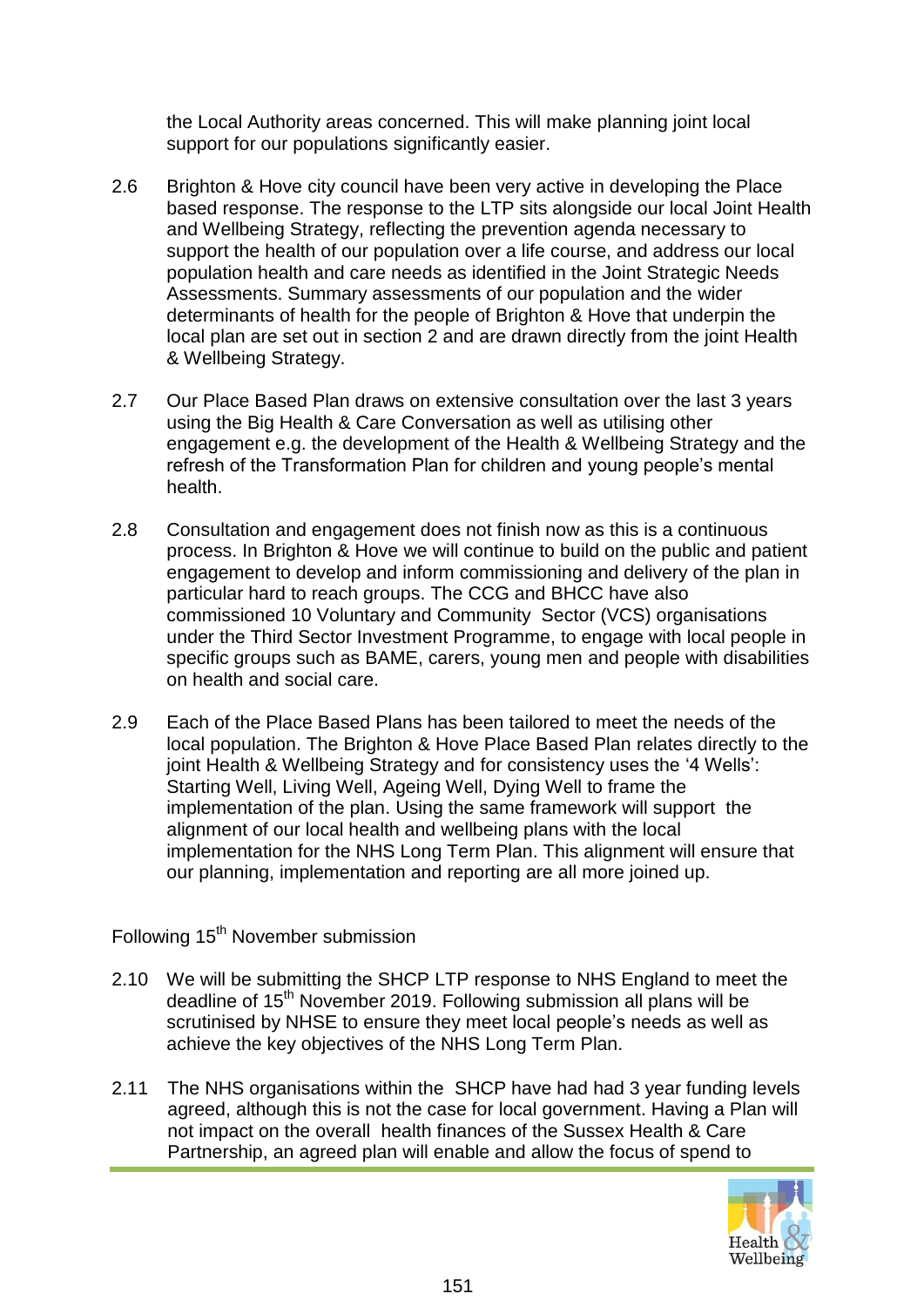change as required to best meet local needs e.g. mental health spend in Brighton & Hove.

- 2.12 We will be open and transparent in how progress is reported on implementing the Brighton & Hove Place Based Plan and the SCHP Plan overall. Working with the 4 Wells framework will make it easier to see how the Plan together with the Health & Wellbeing Strategy of the city are concurrently being achieved. Any annual reporting process will come to this Board given the impact on achieving the city's Health & Wellbeing Strategy.
- 2.13 Following submission and scrutiny the SHCP could be asked by NHSE to review areas of the Plan if NHSE require further assurance that those areas of the plan will achieve the NHS Long Term Plan objectives and /or our targets. Any such areas identified will be reviewed and addressed locally ahead of a final plan publication on  $2^{nd}$  December. If any amendments have to be made and there is an impact on the Place Based Plan this will be reported to the Board.

#### Risks and liabilities

- 2.14 An important aspect of the Sussex wide plan and our approach is demonstrating the validity and value of the 3 identified local Places within Sussex, mapped to the 3 local authority areas. The NHS LTP is modelled with single 'places' for each health and care partnership or ICS, our partnership believes strongly that such a singular approach does not best serve the populations of Sussex.
- 2.15 We have not asked the Board to fully approve the Plan as we are aware that there is significant content that is health led and Sussex wide. However there are key areas such as the preventative provision and alignment with public health, social prescribing, post hospitalisation care and alignment with social care, and children's services, that without our key Local Authority Partners the Plan cannot deliver to Brighton & Hove residents.

## Refreshing the Plan

2.16 Like all strategic documents we are anticipating change. The Queens speech highlighted that there will be legislation introduced to further support the NHS. We are also awaiting the Adult Social Care White Paper. We do not know what the impact on our Plan will be. We are committed to engaging the Board and local residents as and when refreshing the Plan is needed.

# **3. Important considerations and implications**

3.1 Legal:

## **From the CCG**

There is a regulatory requirement set out in the NHS LTP that all systems will develop into Integrated Care Systems (ICSs) by April 2021 – the Sussex

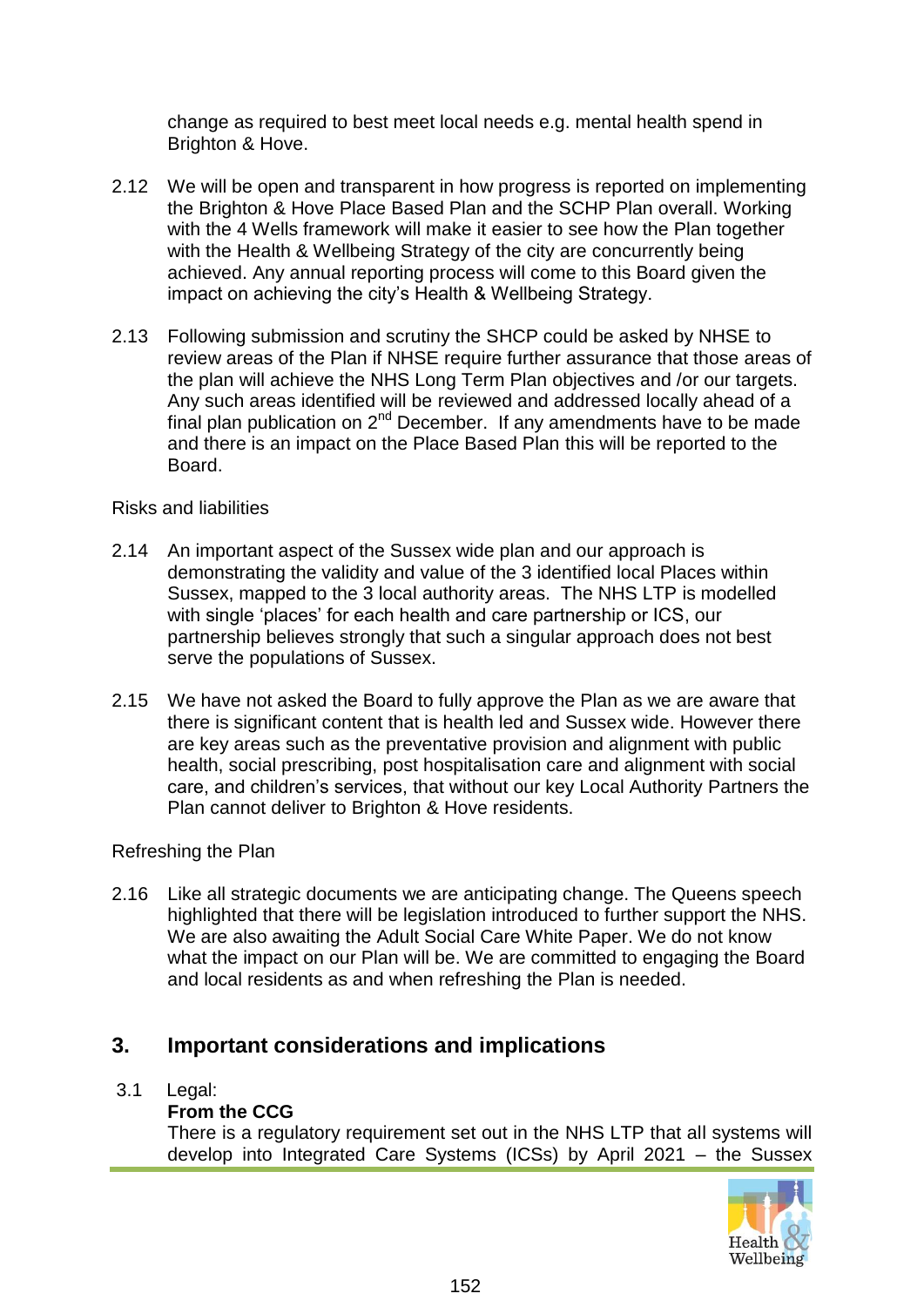Health and Care Partnership's strategic delivery plan, and the related technical submissions, will be a key driver of this.

There is a regulatory requirement from NHS England (NHSE) and NHS Improvement (NHSI) that systems develop plans for local delivery of the LTP, which includes providing a local response to each of the national commitments in the LTP.

### **From the Council**

Sustainability and Transformation Partnerships/Integrated Care Systems are required to respond to the NHS Long Term Plan by mid November 2019. The requirement is that the responses are developed with full local engagement of stakeholders and therefore it is appropriate for the response to be considered and commented on by the Health and Wellbeing Board.

The NHS Long Term Plan includes a number of areas where changes to legislation are proposed to make it easier for Integrated Care Systems to work together effectively. The Plan does not refer to Health and Wellbeing Boards in relation to its proposals. There are also proposals to review statutory responsibilities in relation to Public Health services, commissioning responsibility for which currently rests with local authorities.

The Health and Wellbeing Board will need to keep the local response to the LTP under review and monitor progress in order to ensure that the implementation and delivery aligns with the agreed Health and Wellbeing Strategy and Joint Strategic Needs Assessment approved by the Health and Wellbeing Board.

Lawyer consulted: Elizabeth Culbert Date: 291019

3.2 Finance:

Financial Comments from the CCG

High level financial implications of establishing the Sussex Health and Care Partnership's strategic delivery plan, and of delivering our response to the LTP are set out in the report. Detailed financial planning at organisation and local system level will be worked up as part of the implementation and delivery process.

#### **From the Council Finance Officer**

This report provides an update on the NHS Long Term Plan. At this stage, this is a high level plan which, when accepted by NHS England, will then be developed into a delivery plan. Any changes in service delivery for the council will be subject to the recommissioning processes and will need to be delivered within the budget envelope available.